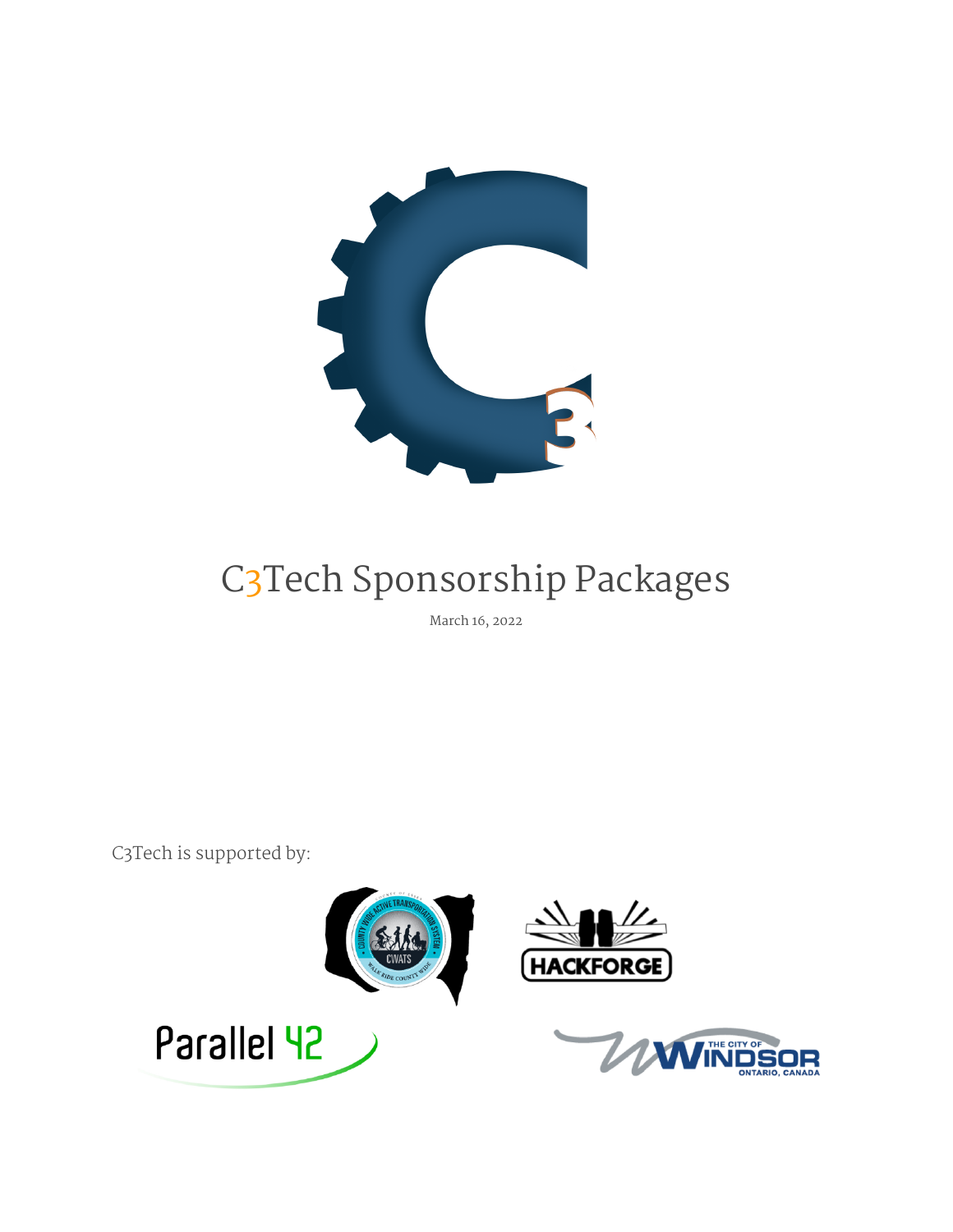# **About C3Tech**

C3Tech aims to make navigating Windsor and Essex-County by bike safer, easier, and more enjoyable. We are using community data and open source software to build digital tools that will help realize this goal. The features and functionalities of these tools are suggested by members of the local cycling community, and will be implemented by members of the local tech community. The starting point of the project can be viewed at WindsorEssexCycling.ca.

These tools will be in active development until at least December 2022. Afterwards, they will be maintained by volunteers from Windsor Hackforge.

Over the course of the year, C3Tech will hold virtual and in-person events (local guidelines permitting) including:

- Software development tutorials
- OpenStreetMaps workshops
- Development Hackathons
- Group cycling events

C3Tech launched in February 2022 as a partnership between The City of Windsor, The County of Essex, and Parallel 42 Systems. It is managed by local tech non-profit Windsor Hackforge.

# **Reasons to Support C3Tech**

In addition to knowing that your contribution will support and encourage green, active transportation options in Windsor-Essex, your sponsorship will:

- Expose your business to individuals and businesses across Windsor-Essex
- Improve the local cycling experience for residents and visitors
- Support local developers in all career stages
- Provide you with the opportunity to shape the outcome of the tools developed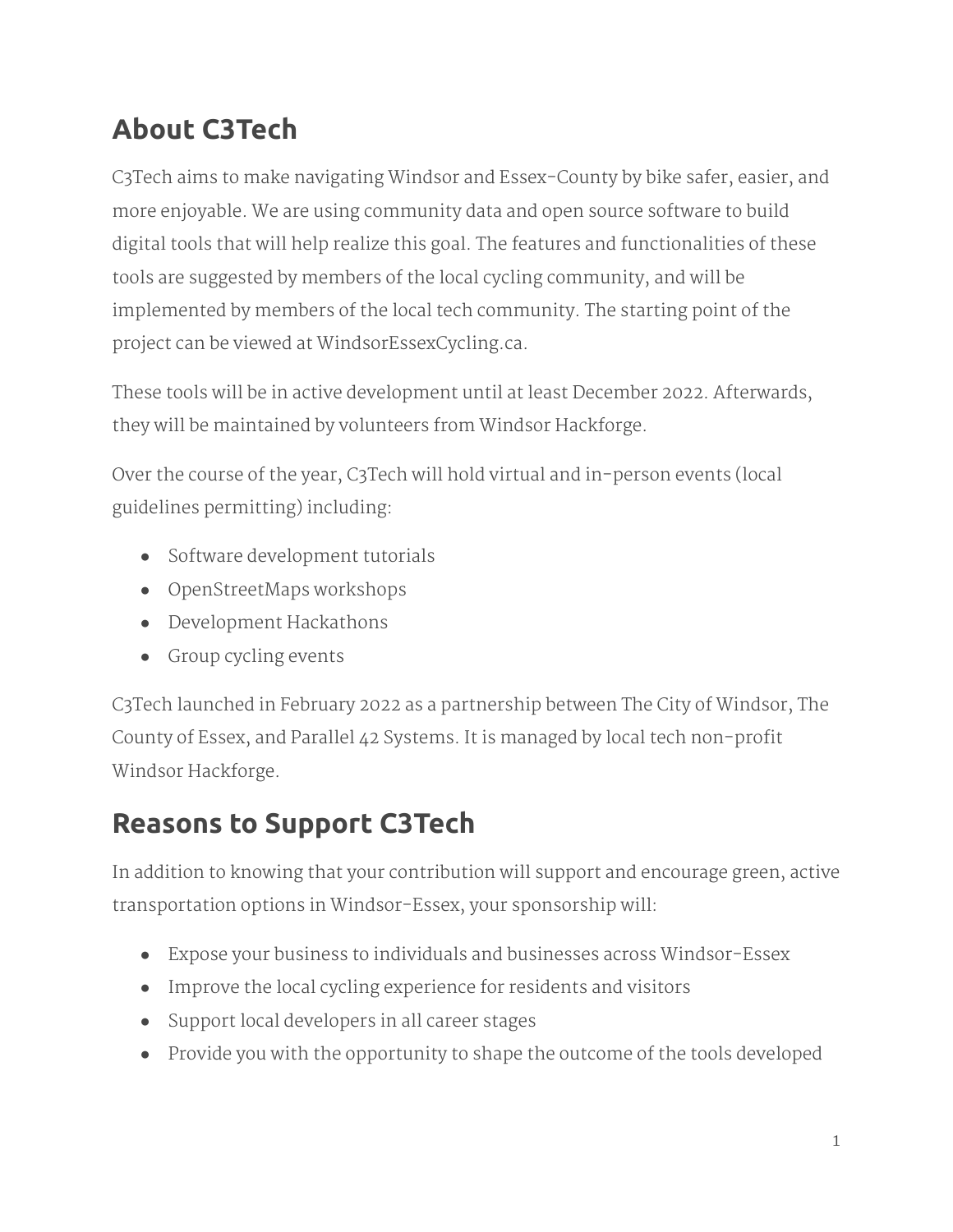# **Sponsorship Options**

| Sponsorship Level:                                                   | Partner   | Contributor           | Participant           | Patron     |
|----------------------------------------------------------------------|-----------|-----------------------|-----------------------|------------|
| Sponsorship Amount:                                                  | $$5,000+$ | $$2,500 -$<br>\$4,999 | $$1,000-$<br>\$2,4999 | $<$ \$1000 |
| Judging Position in<br>Hackathon                                     |           |                       |                       |            |
| Logo on<br>WindsorEssexCycling.ca                                    |           |                       |                       |            |
| Quoted in Press Releases                                             |           |                       |                       |            |
| Speaking Time at Events                                              |           |                       |                       |            |
| Logo on C3Tech Physical<br><b>Marketing Materials</b>                |           |                       |                       |            |
| Logo on C3Tech Digital<br>Marketing Materials                        |           |                       |                       |            |
| Link on C3Tech Webpage                                               |           |                       |                       |            |
| Logo near the top of the<br>C3Tech Webpage                           |           |                       |                       |            |
| Logo near the bottom of<br>the C3Tech Webpage                        |           |                       |                       |            |
| Sponsorship<br>Announcement on<br>Hackforge Social Media<br>Channels |           |                       |                       |            |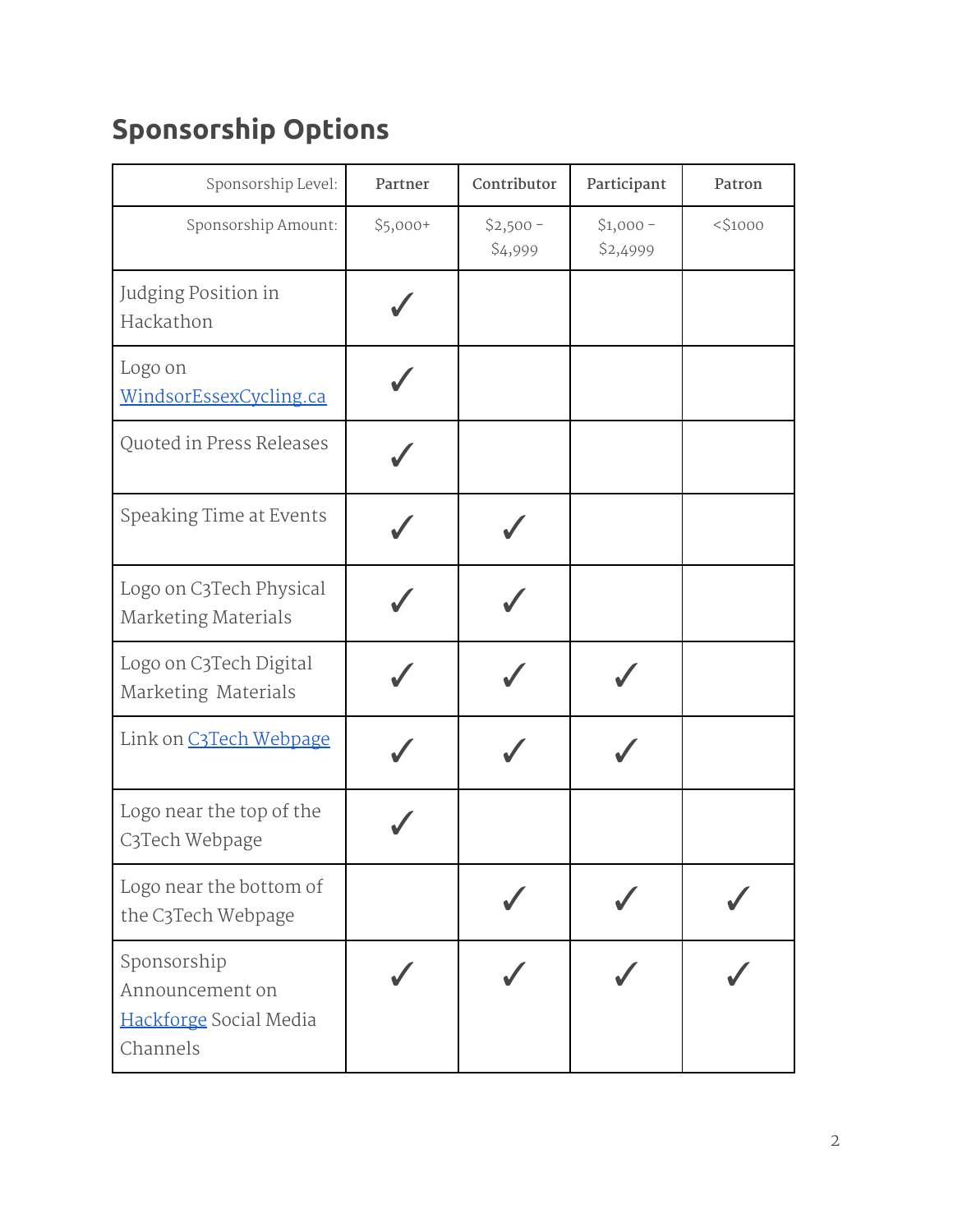Sponsorships are accepted as dollar amounts or in-kind services.

#### **In-Kind Service Examples**

- Poster printing
- Project marketing
- Tech infrastructure

# **Existing Sponsors**

#### **Partners**

- The City of Windsor Bicycle Committee (City of Windsor)
- The County Wide Active Transportation System (County of Essex)
- Parallel 42 Systems Inc.

### **How Funds Will Be Used**

For sponsorships over \$1000, up to 50% of the donated amount can be used to fund specific project needs (tech infrastructure, Hackathon prize, etc.). The remainder will be used for C3Tech administration, advertising, and community engagement.

For sponsorships below \$1000, 100% of the donated amount will be used to fund specific project needs.

Regardless of the sponsorship amount, the sponsor is able to determine which needs their donation will go towards.

# **Hackathon Prizes**

Sponsors are able to specify an app feature they would like their prize to be awarded for. Features can be chosen from the list of community-identified ideas, or can be brought forward by the sponsor.

Awards will be decided by the Hackathon judges.